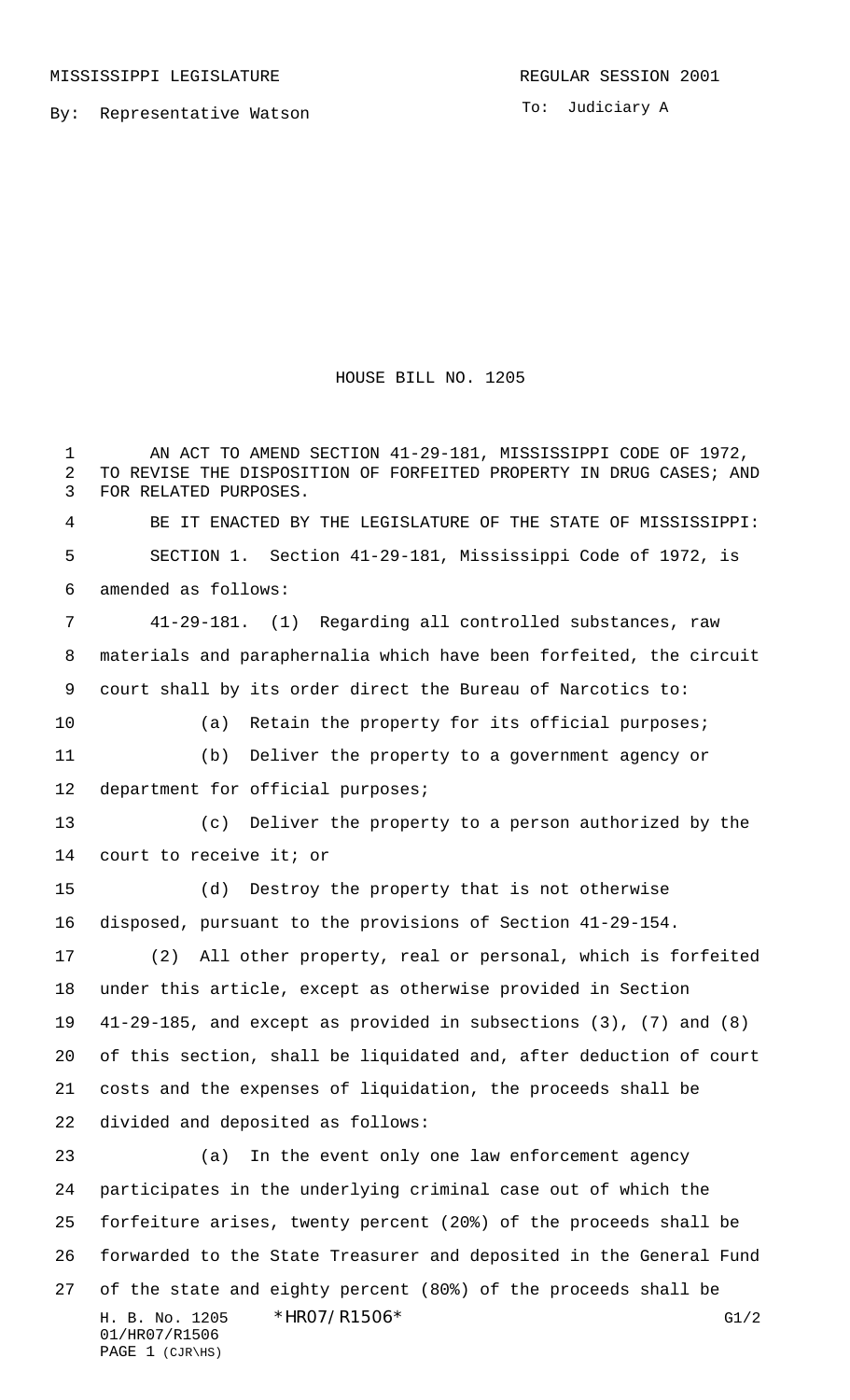deposited and credited to the budget of the participating law enforcement agency.

 (b) In the event more than one law enforcement agency participates in the underlying criminal case out of which the forfeiture arises, eighty percent (80%) of the proceeds shall be deposited and credited to the budget of the law enforcement agency whose officers initiated the criminal case, with the exception of the Mississippi Bureau of Narcotics, and twenty percent (20%) shall be divided equitably between or among the other participating law enforcement agencies, and shall be deposited and credited to the budgets of the participating law enforcement agencies. In the event that the other participating law enforcement agencies cannot agree on the division of their twenty percent (20%), a petition shall be filed by any one of them in the court in which the civil forfeiture case is brought and the court shall make an equitable division.

 If the criminal case is initiated by an officer of the Mississippi Bureau of Narcotics and more than one (1) law enforcement agency participates in the underlying criminal case out of which the forfeiture arises, only twenty percent (20%) of 48 the proceeds shall be deposited and credited to the budget of the Mississippi Bureau of Narcotics and eighty percent (80%) shall be divided equitably between or among the other participating law enforcement agencies, and shall be deposited and credited to the budgets of the participating law enforcement agencies. In the event that the other participating law enforcement agencies cannot agree on the division of their eighty percent (80%), a petition shall be filed by any one of them in the court in which the civil forfeiture case is brought and the court shall make an equitable division.

 (3) All money which is forfeited under this article, except as otherwise provided by Section 41-29-185, shall be divided,

H. B. No. 1205 \*HRO7/R1506\* 01/HR07/R1506 PAGE 2 (CJR\HS)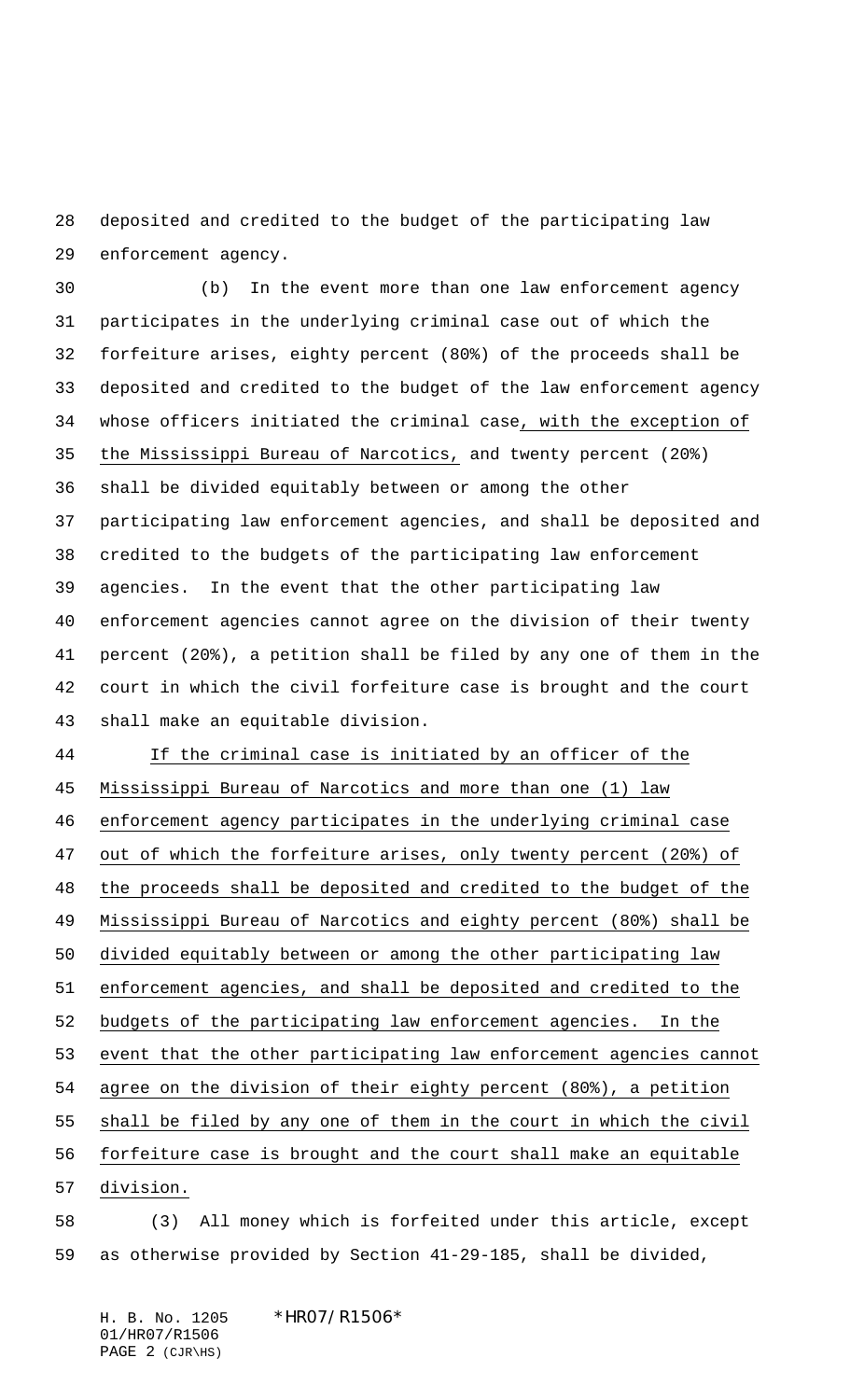deposited and credited in the same manner as set forth in subsection (2) of this section.

 (4) All property forfeited, deposited and credited to the Mississippi Bureau of Narcotics under this article shall be forwarded to the State Treasurer and deposited in a special fund for use by the Mississippi Bureau of Narcotics upon appropriation by the Legislature.

 (5) All real estate which is forfeited under the provisions of this article shall be sold to the highest and best bidder at a public auction for cash, such auction to be conducted by the chief law enforcement officer of the initiating law enforcement agency, or his designee, at such place, on such notice and in accordance with the same procedure, as far as practicable, as is required in the case of sales of land under execution at law. The proceeds of such sale shall first be applied to the cost and expense in administering and conducting such sale, then to the satisfaction of all mortgages, deeds of trust, liens and encumbrances of record on such property. The remaining proceeds shall be divided, forwarded and deposited in the same manner set out in subsection (2) of this section.

H. B. No. 1205 \*HR07/R1506\* 01/HR07/R1506 (6) All other property that has been forfeited shall, except as otherwise provided, be sold at a public auction for cash by the chief law enforcement officer of the initiating law enforcement agency, or his designee, to the highest and best bidder after advertising the sale for at least once each week for three (3) consecutive weeks, the last notice to appear not more than ten (10) days nor less than five (5) days prior to such sale, in a newspaper having a general circulation in the jurisdiction in which said law enforcement agency is located. Such notices shall contain a description of the property to be sold and a statement of the time and place of sale. It shall not be necessary to the validity of such sale either to have the property present at the place of sale or to have the name of the owner thereof stated in

PAGE 3 (CJR\HS)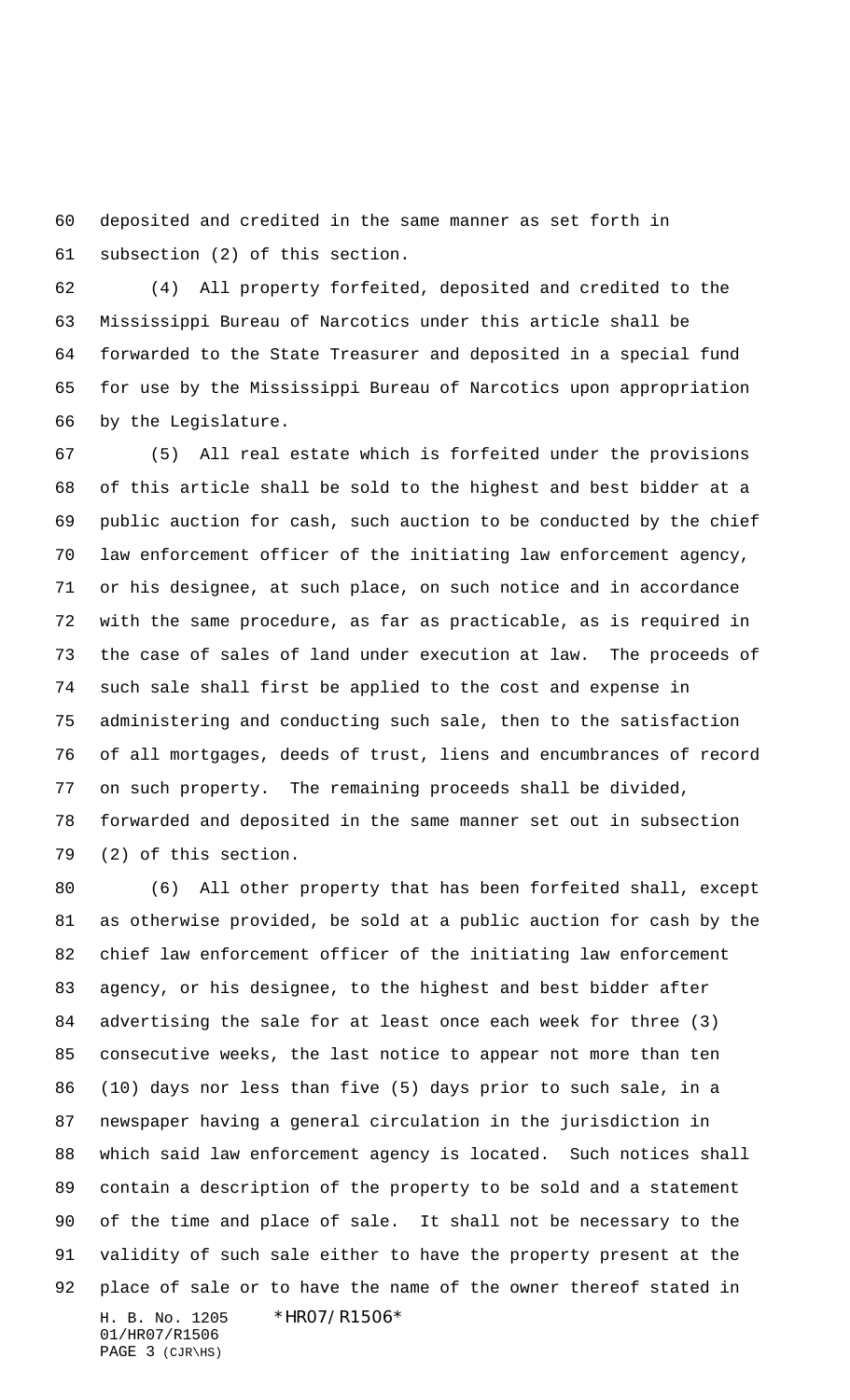such notice. The proceeds of the sale shall be disposed of as follows:

 (a) To any bona fide lienholder, secured party, or other party holding an interest in the property in the nature of a 97 security interest, to the extent of his interest; and

 (b) The balance, if any, remaining after deduction of all storage, court costs and expenses of liquidation shall be divided, forwarded and deposited in the same manner set out in subsection (2) of this section.

 (7) Any county or municipal law enforcement agency may maintain, repair, use and operate for official purposes all property, other than real property, money or such property that is described in subsection (1) of this section, that has been forfeited to the agency if it is free from any interest of a bona fide lienholder, secured party or other party who holds an interest in the property in the nature of a security interest. Such county or municipal law enforcement agency may purchase the interest of a bona fide lienholder, secured party or other party who holds an interest so that the property can be released for its use. If the property is a motor vehicle susceptible of titling under the Mississippi Motor Vehicle Title Law, the law enforcement agency shall be deemed to be the purchaser, and the certificate of title shall be issued to it as required by subsection (9) of this section.

 (8) The Mississippi Bureau of Narcotics may maintain, repair, use and operate for official purposes all property, other than real property, money or such property as is described in subsection (1) of this section, that has been forfeited to the bureau if it is free from any interest of a bona fide lienholder, secured party, or other party who holds an interest in the property in the nature of a security interest. In such case, the bureau may purchase the interest of a bona fide lienholder,

H. B. No. 1205 \*HR07/R1506\* 01/HR07/R1506 PAGE 4 (CJR\HS)